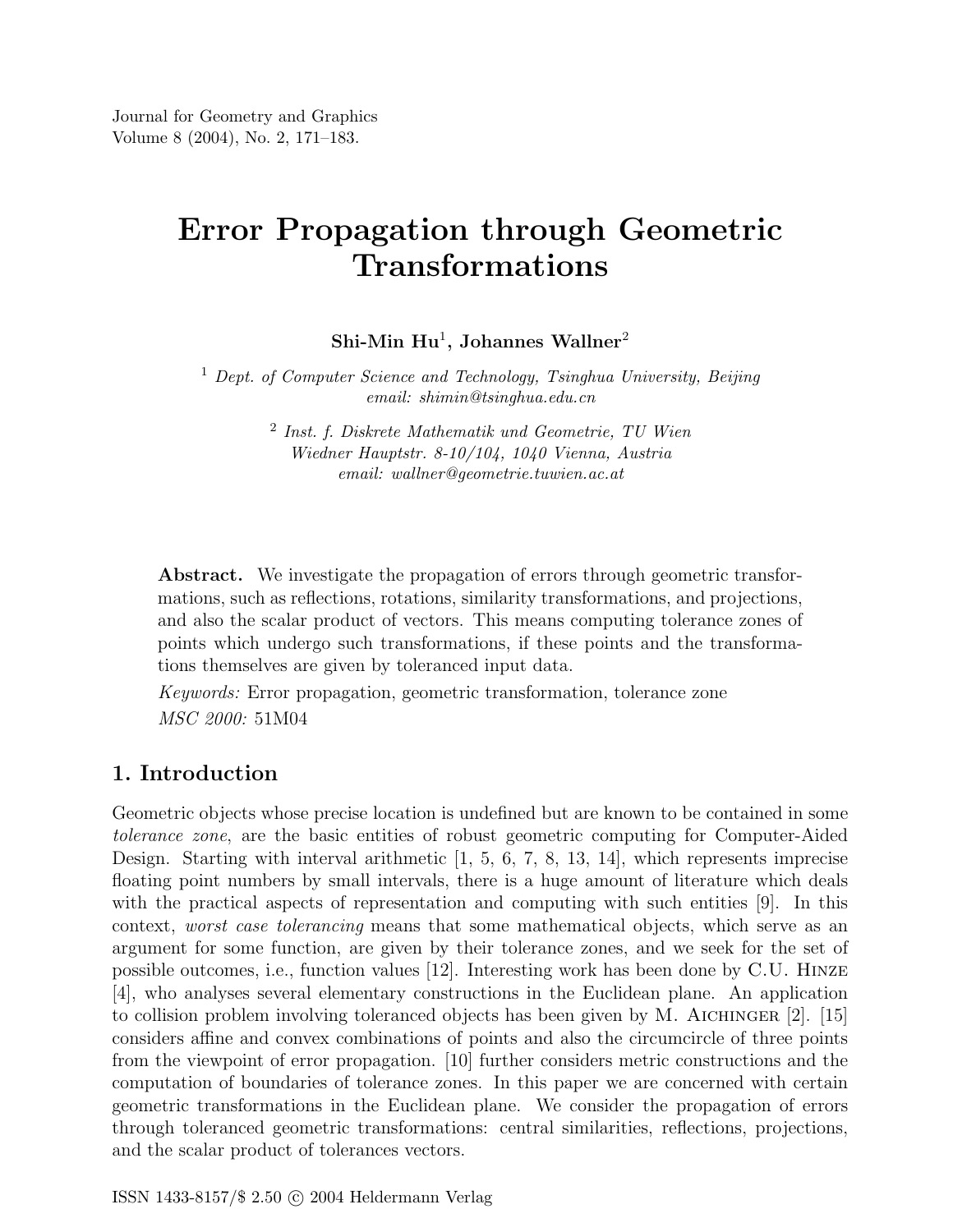

Figure 1: Fat lines with butterflies defining  $|A \vee B|$ 

## 2. Preliminaries

#### 2.1. Fat points and fat lines

In Euclidean geometry, *points* are the most elementary geometric objects. A *fat point* is a set of points. Usually when computing with fat points, one restricts attention to sets with certain properties, like closed convex ones, or even balls. In general, small letters denote geometric objects, and capital letters denote their 'fat' variants. In this paper, we restrict ourselves to the case the Euclidean plane (i.e.,  $d = 2$ ).

We define a fat line by either of the two following definitions:

**Def.** 1 (Fat line, version 1) If  $A, B$  are fat points, then the fat L spanned by  $A, B$  is set of lines which meet both A and B. We write  $L = A \vee B$ .

(Fat line, version 2) For fat points A and B, the fat line L spanned by A, B consists of all points contained in a line which meets both A and B. We write  $|L| = |A \vee B|$ .

Two lines which are not parallel dissect the plane into four closed *angular domains*, which fall into two pairs of *opposite* ones (see Fig. 1, left). Two parallel lines dissect the plane into three closed regions (see Fig. 1, right), one of which contains the two lines and is called, for the sake of consistency, an angular domain also. The following is elementary:

**Prop.** 1 Suppose that the fat points A and B have two exterior common tangents  $l_1, l_2$  with the property that both A and B are contained in an angular domain bounded by  $l_1$  and  $l_2$ ; and suppose further that A and B have two interior common tangents  $l_3, l_4$ , with the property that A is contained in an angular domain bounded by  $l_3$  and  $l_4$  and B is contained in the opposite one. Then the union of these three angular domains equals  $|A \vee B|$ .

Clearly the assumptions of Prop. 1 are fulfilled if both  $A$  and  $B$  are disjoint and convex, or are contained in disjoint convex sets (see Fig. 1). We call the four lines the *butterfly structure* defined by the fat points A and B. The lines contained in the region  $|A \vee B|$  may be or may not be the lines of  $A \vee B$ . Examples for this behaviour are seen in Fig. 1 left and right.

#### 2.2. Minkowski sum

We will employ the Minkowski sum operation: If A and B are subsets of  $\mathbb{R}^2$ , their *Minkowski* sum is defined by  $A + B = \{a + b \mid a \in A, b \in B\}.$ 

For convex polygons, the Minkowski sum is computed easily [3]: Assume that, up to parallel translations, the boundaries of A and B are given by concatenation of edges  $e_1^A, \ldots, e_k^A$ and  $e_1^B, \ldots, e_l^B$ , respectively. These two lists are sorted by angle. Then the boundary of  $A + B$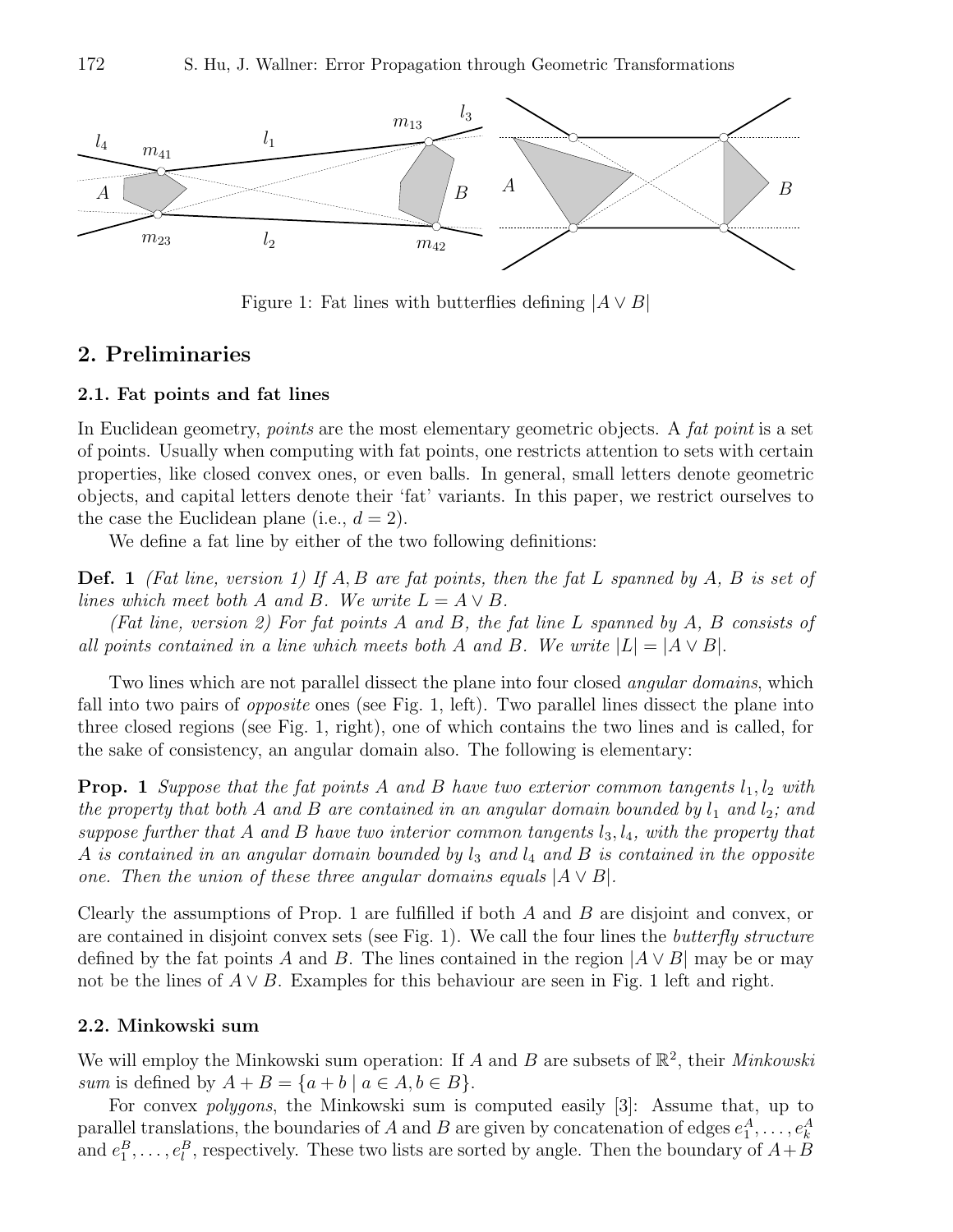

Figure 2: Left: Central similarity with center Q and factor  $\lambda = 2$ . Right: Reflection of a disk in a disk



Figure 3: Cyclographic interpretation of reflection

is given, up to a parallel translation, by the concatenation of the list of edges which arises from merging the two previous lists and sorting by angle.

Note that if an edge of  $A$  is parallel to an edge of  $B$ , that is, both the edges have the same outer normal direction, their lengths are added automatically by the concatenation process.

## 3. Central similarities

For a given point *o*, the transformation  $x \to o + \lambda \cdot \overrightarrow{ox} = (1 - \lambda)o + \lambda x$  is called the *central* similarity transformation with center o and factor  $\lambda$ . The special case  $\lambda = -1$  is the reflection in o.

If P, Q are fat points, the central similarity of P with center Q and factor  $\lambda$  is given by the set  $(1 - \lambda)Q + \lambda P$ . In the case that both P and Q are bounded by convex polygons, this Minkowski sum may be computed by the algorithm mentioned in Sect. 2.2. See Fig. 2 for an example.

If a central similarity is defined by fat disks  $A = D(c, r)$  and  $B = D(c', r')$  with centers c, c' and radii r, r', resp., then the result is the disk  $(1 - \lambda)D(c,r) + \lambda D(c',r') = D((1 \lambda(c, |1-\lambda|r) + D(\lambda c', |\lambda|r') = D((1-\lambda)c + \lambda c', |1-\lambda|r + |\lambda|r' )$ . The special case of reflection  $(\lambda = -1)$  results in the disk  $D(2c - c', 2r + r')$  (see Fig. 2).

Disks may be represented by points of three-space via the *cyclographic mapping* (see [11]): We represent an oriented circle with center  $c = (x, y)$  and signed radius r by the point  $(x, y, r)$ in  $\mathbb{R}^3$ . Now the fat points A, B, and  $A-(B-A)$  are represented by the three points  $(x, y, r)$ ,  $(x', y', r')$ , and  $(2x - x', 2y - y', 2r + r')$ , respectively. These three points in space are related: Reflection of the first in the second yields the third (see Fig. 3).

## 4. Reflection in a line

In this section, we consider reflection of a fat point in a fat line of butterfly structure. Unfortunately reflection of a convex fat point in a fat line will result in a non-convex tolerance domain of the image point. It is nevertheless not difficult to compute that image point from the original fat point from the butterfly.

We denote the result of reflection of a point p in line l by  $\rho(p, l)$ . The notation "arc(c, p, q)"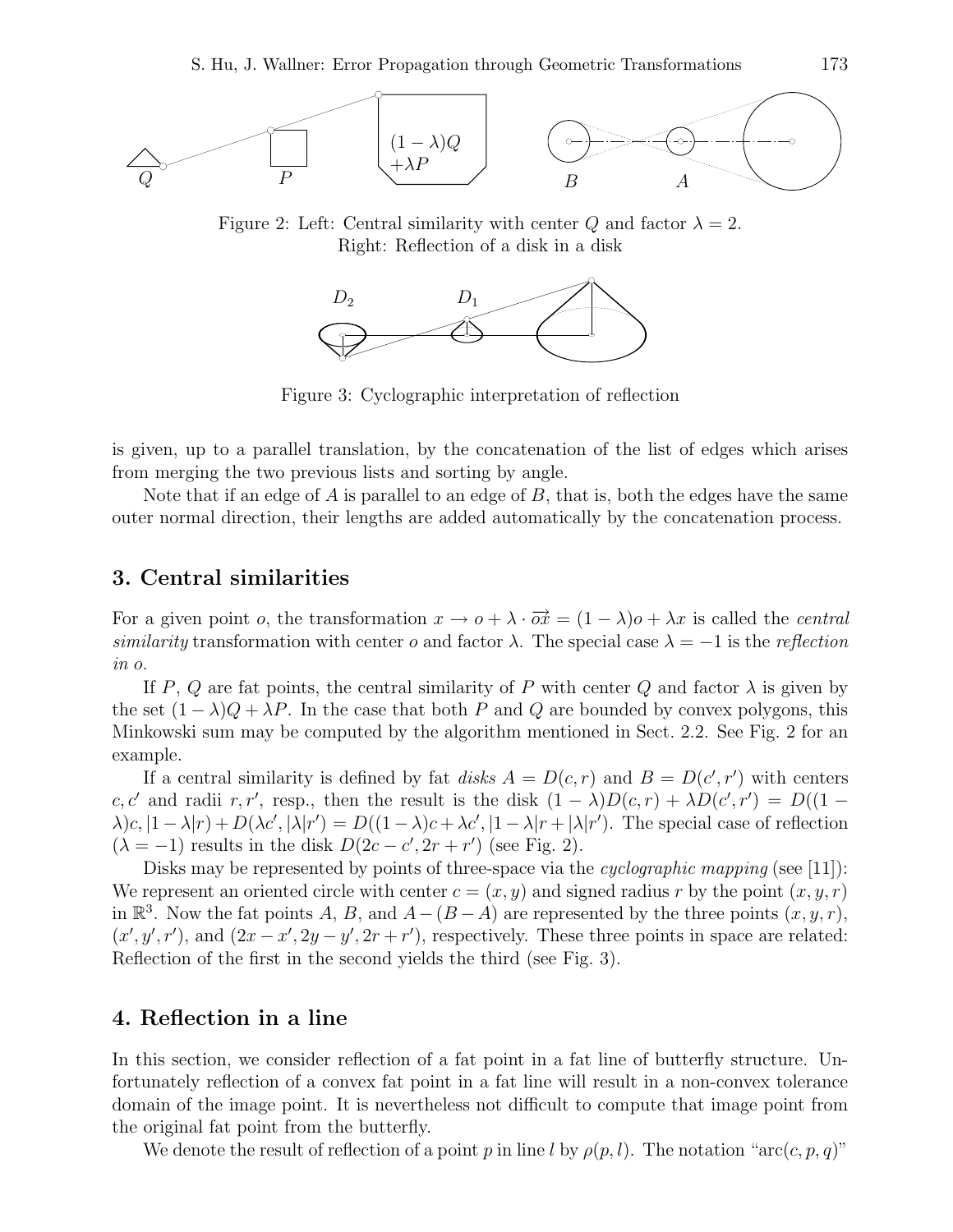174 S. Hu, J. Wallner: Error Propagation through Geometric Transformations



Figure 4: Left: Tolerance zone of reflection of a point in a fat line. Right: Butterfly structure

is used for the arc which is the path traversed by the point  $p$  when rotated counter-clockwise into the point  $q$  about the center  $c$ .

#### 4.1. Reflection of a point in a fat line

We first consider reflection of the point  $p$  in a fat line  $L$  characterized by the butterfly structure consisting of the four lines  $l_1, \ldots, l_4$ .

**Def. 2** (butterfly indices and wedges) The four lines  $l_1, \ldots, l_4$  defining a butterfly structure have 6 intersection points  $m_{ij}$ , two of which are interior points, and four of which are boundary points We assume that the four points  $m_{ij}$  are indexed in such a way that while rotating the line  $l_i$  about the point  $m_{ij}$  counter-clockwise into the line  $l_j$  we stay inside the fat line. This set of lines traversed during that rotation, is called the wedge  $W_{ij}$  belonging to  $m_{ij}$ .

This is illustrated in Fig. 4, where the boundary points are indicated in black, and only one of the two interior points can be seen.

**Prop.** 2 If L has butterfly structure, the tolerance zone  $\rho(p, L)$  is the planar domain bounded by the four arcs  $A_{ij} = \arctan_{ij} \rho(p, l_i), \rho(p, l_j)$ , where  $m_{ij}$  is a boundary point of the fat line according to Def. 2.

*Proof.* Reflecting p in all lines  $l \in W_{ij}$  results in the arc  $A_{ij}$ . This arc belongs to a circle which passes through p itself, which implies the fact that if  $x \in A_{ij}$ , then the line segment  $\overline{xp}$ intersects  $A_{ij}$  in x and possibly in p, but in no other point.

For an arbitrary non-boundary line  $l \in L$  there are exactly two lines l' and l'' parallel to l and contained in wedges  $W_{ij}$  and  $W_{kl}$  (see Fig. 4). The reflections  $\rho(p, l'), \rho(p, l), \rho(p, l'')$  lie on a line, in that order, and this line contains  $p$ .

Thus we have shown that the set of all possible reflections  $\rho(p, l)$  is the union of all possible line segments  $\overline{\rho(p,l')\rho(p,l'')}$ . These intersect each of four arcs in the points  $\rho(p,l')$  and  $\rho(p,l'')$ , and possibly in  $p$  itself, and their carrier lines are incident with  $p$ . Thus we conclude that this union is actually bounded by the four arcs  $A_{ij}$ .  $\Box$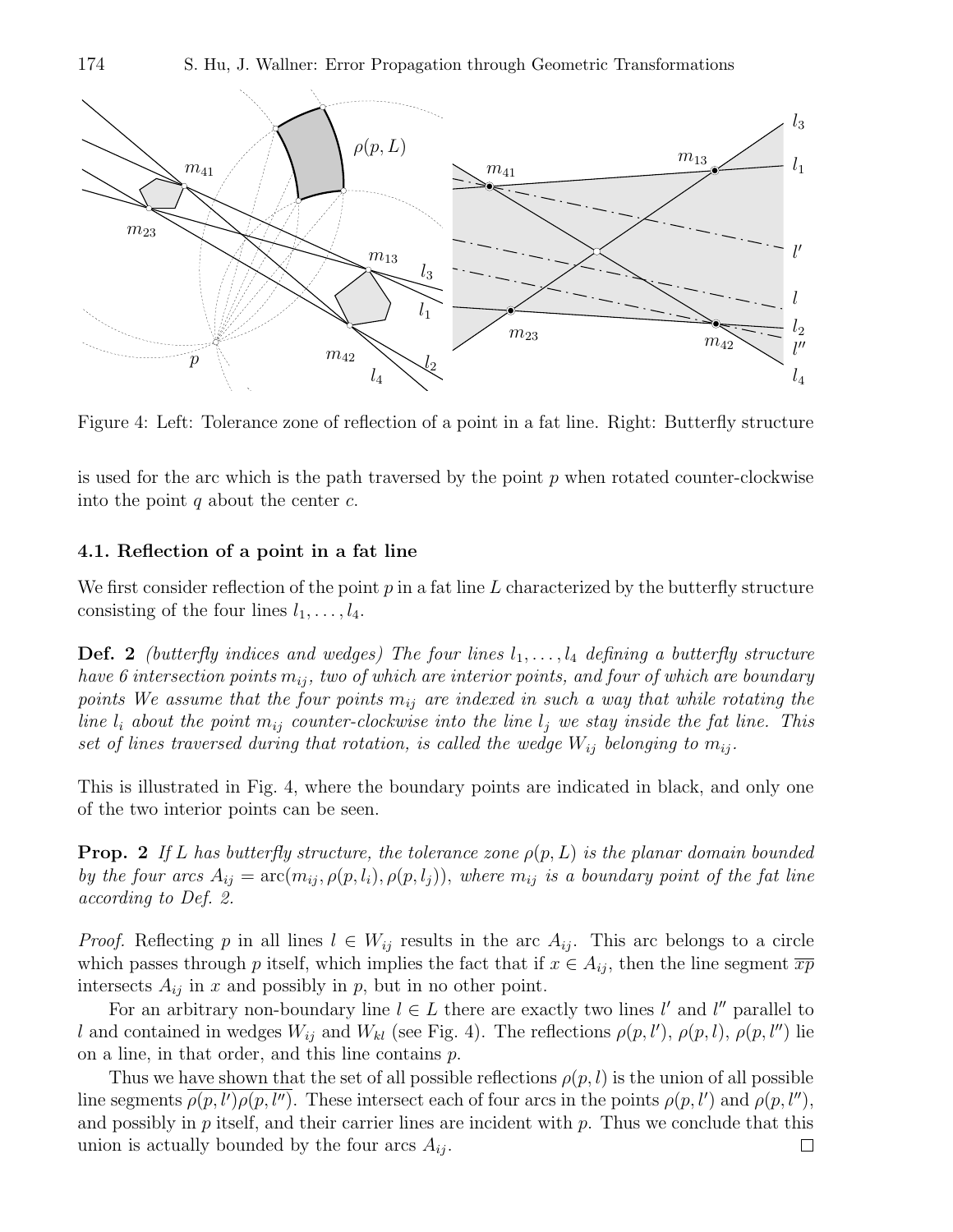

Figure 5: Left and Right: Tolerance zone of reflection of a fat point in a fat line

#### 4.2. Reflection of a fat point in a fat line

If  $\rho(p,L)$  denotes the reflection of a point p in a fat line L, then the tolerance zone  $\rho(P,L)$  of reflection of a fat point  $P$  in the fat line  $L$  is given alternatively by

$$
\rho(P, L) = \bigcup_{p \in P} \rho(p, L) = \bigcup_{l \in L} \rho(P, l).
$$

Algorithm 1 below computes the boundary of  $\rho(P, L)$  if P is a fat point without holes. The result consists of arcs and parts of the boundary of  $P$  (see Fig. 5). It assumes that the lines  $l_1, \ldots, l_4$  constitute the butterfly which determines the fat line L.

**Algorithm 1** (Computing the boundary of  $\rho(P, L)$  if L has butterfly structure and P has no holes):

- 1. Find boundary points  $m_{ij} = l_i \cap l_j$  of the butterfly and index according to Def. 2. Compute  $\rho(P, l_i)$   $(i = 1, 2, 3, 4).$
- 2. For all four points  $m_{ij}$ , trace the boundary curve of  $\rho(P, l_i)$  and determine points  $m_r^{(ij)}$  $(r = 1, 2, ...)$  on the boundary of P such that distance from  $m_{ij}$  assumes local maxima and minima in the points  $\rho(m_r^{(ij)})$ .
	- (a) special case: If  $m_{ij}$  is outside  $\rho(P, l_i)$  and P is convex, there is exactly one maximum and one minimum.
	- (b) special case: If  $m_{ij}$  is inside  $\rho(P, l_i)$  and P is star-shaped with respect to  $m_{ij}$  (and especially if  $P$  is convex), it is sufficient to consider the maxima only.
- 3. For all points  $m_r^{ij}$  found in this way, consider the arcs  $\arcm(m_{ij}, \rho(m_r^{ij}, l_i), \rho(m_r^{ij}, l_j)).$
- 4. Consider the union M of all arcs found in step 3 and also the four domains  $\rho(p, l_i)$ . The 'inside' of M is the tolerance domain we look for.

The idea of this algorithm is to consider the path of P when subject to reflection in the lines of L which path through the centers  $m_{ij}$  of the butterfly. Successive reflection of P in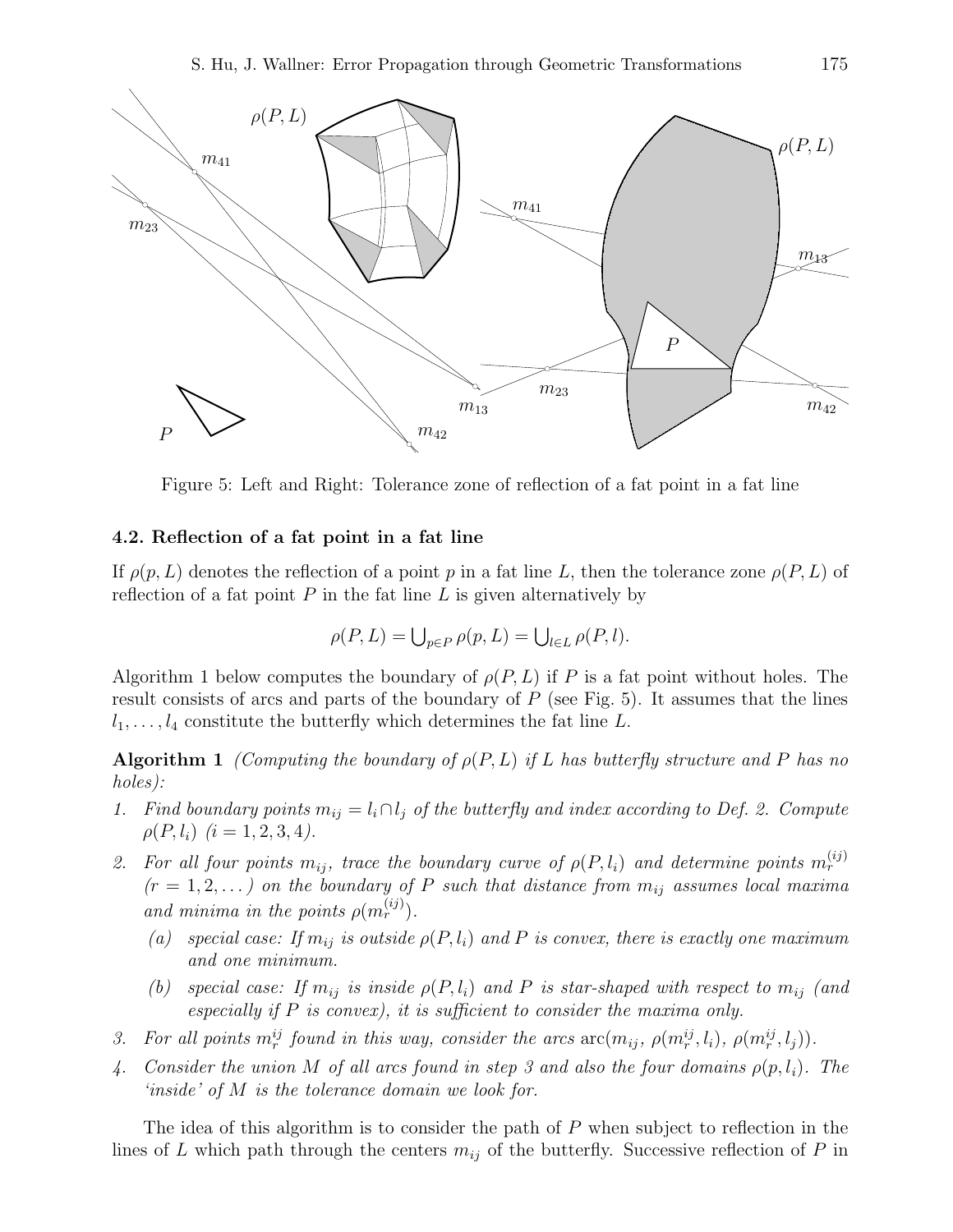

Figure 6: Tolerance zone of projection of a point onto a fat line

lines incident with  $m_{ij}$  results in copies of P which can be transformed into each other by rotation about  $m_{ij}$ . Thus we consider the four copies  $\rho(P, l_i)$  and look for the domains traced out by  $\rho(P, l)$  when l is in L and incident with  $m_{ij}$ . The boundary of this domain will consist of arcs and the boundaries of  $\rho(P, l_i)$ ,  $\rho(P, l_i)$  themselves (see Fig. 5).

*Proof.* (of correctness of Alg. 1) The region traced out the  $\rho(P, l)$  when  $l \in L$  and  $m_{ij} \in l$  is bounded by  $\rho(P, l_i)$ ,  $\rho(P, l_j)$ , and the some arcs. Clearly the algorithm finds all those arcs. It follows that the 'inside' of the union of the arcs belonging to  $m_{ij}$  together with  $\rho(P, l_i)$  and  $\rho(P, l_i)$  is the domain in question. In this way we have shown that the algorithm does not exaggerate the tolerance zone  $\rho(P, L)$ ,

We still have to show that all  $\rho(p, L)$ , with  $p \in P$ , are contained in the domain described by Alg. 1. It is clearly sufficient to show that the four boundary arcs of  $\rho(p, L)$  have this property. For any  $p$ , each of these four arcs can be generated as the path of  $p$  when reflected successively in the lines of L incident with one of the four points  $m_{ij}$ . Therefore each of the four arcs are contained in one of the four regions considered in the previous paragraph, and we are done. П

*Remark.* If P does not intersect the fat line L and P is convex, Algorithm 1 will find eight arcs, but only four contribute to the boundary of  $\rho(P, L)$  (see Fig. 5).

## 5. Projection of a point onto a line

Projection of a point  $p$  onto a line  $l$  occurs in many geometric computations. Here it is denoted by  $\pi(p, l)$ . The relation  $\rho(p, l) = 2\pi(p, l) - p$  between reflection in l and projection onto l immediately shows

**Prop.** 3 The tolerance zone  $\pi(p, L)$  where L has butterfly structure is the planar domain bounded by the four arcs  $\arctan_{ij} \pi(p, l_i), \pi(p, l_j)$ , where  $m_{ij}$  is a boundary point of |L| according to Def. 2.

Prop. 3 is illustrated by Fig. 6. Obviously, the projection  $\pi(P, l)$  of a fat point onto a line l is an interval of that line. Thanks to the simple structure of  $\pi(P, l)$  we have the following result: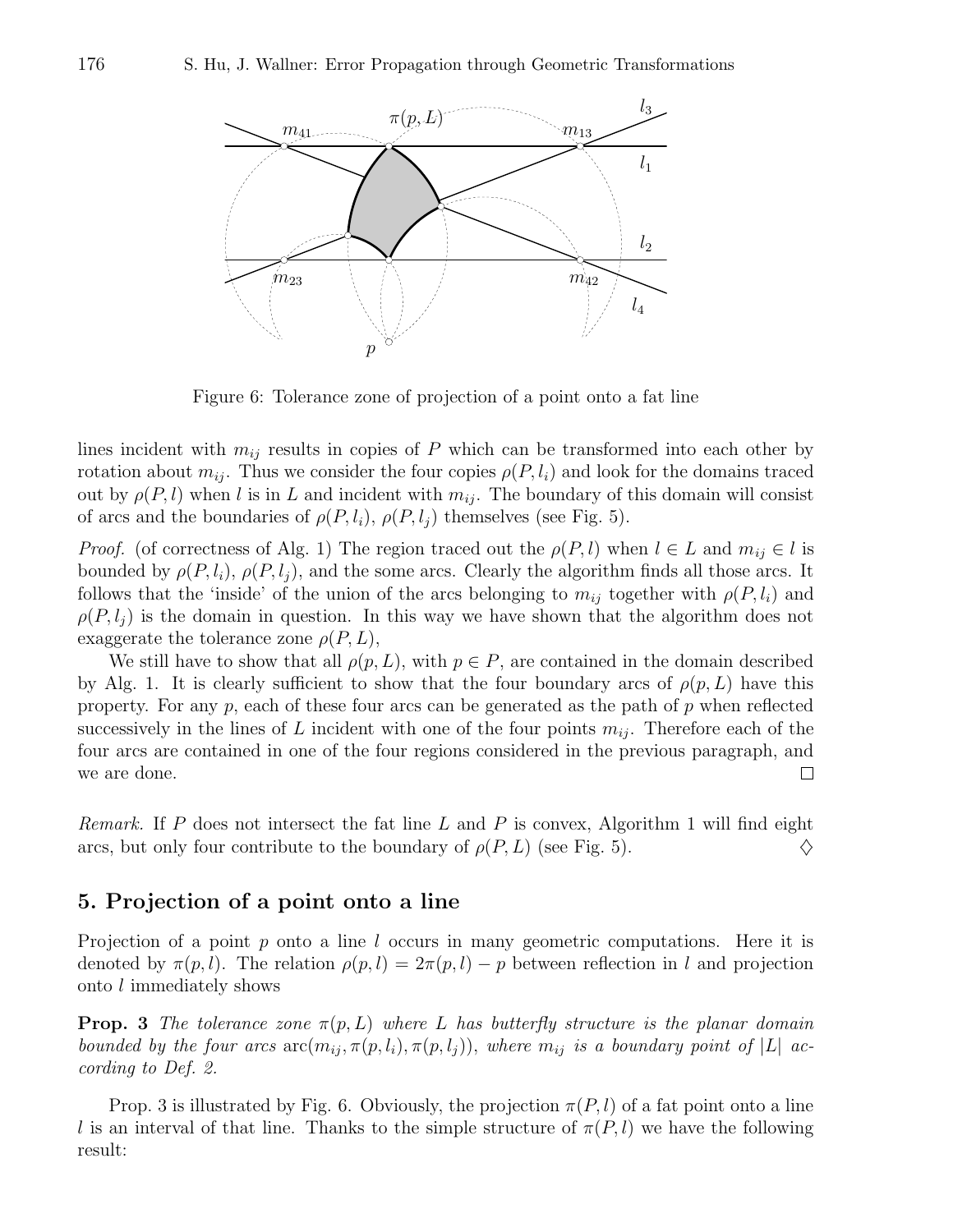

Figure 7: Projection of a fat point onto a fat line

**Prop.** 4 Assume that P is a fat point and L is a fat line of butterfly structure. For all wedges  $W_{ij}$  according to Def. 2, and all lines  $l \in W_{ij}$  onsider the projection  $\pi(P, l)$ , which is an interval, and mark its endpoints. Consider the eight curves of these endpoints together with the segments  $\pi(P, l_i)$   $(i = 1, ..., 4)$  — the interior of the region defined by these twelve curves is  $\pi(P,L)$ .

*Proof.* In a way analogous to the proof of correctness of Alg. 1 we have to show that  $\pi(p, L)$  is contained in the region described by the proposition. This is true because  $\pi(p, L)$  is bounded by arcs (see Prop. 3) which arise from projecting p onto the lines of  $L$  incident with one of the points  $m_{ij}$ .  $\Box$ 

Remark. The actual computation of  $\pi(P,L)$ , if P is a convex polygon, is simple: Successively projecting P onto the lines of L which are incident with one of the point  $m_{ij}$  results in a sequence of arcs, the boundary points of which lie on the lines  $l_i$  and  $l_k$ , and also on lines incident with  $m_{ij}$  and orthogonal to an edge of P (see Fig. 7, right).

## 6. Similarity Transformations

#### 6.1. Toleranced similarity: Minkowski sum

**Def. 3** The general similarity transformation  $G(q, \theta, \lambda)$  with center q, angle  $\theta$ , and factor  $\lambda$ maps a point p according to

$$
p \mapsto q + \lambda A_{\theta} \cdot (p - q), \quad A_{\theta} = \begin{pmatrix} \cos \theta & -\sin \theta \\ \sin \theta & \cos \theta \end{pmatrix}.
$$
 (1)

We will show how the image of a toleranced point under a general similarity transform with toleranced center is easily computed via Minkowski sums.

First we define *complementary* similarity matrices: If r is the result of applying  $G(q, \theta, \lambda)$ to p, then there is a similarity  $G(p, \theta', \lambda')$  such that r also is the result of applying  $G(p, \theta', \lambda')$ to q. The relation between the  $\theta$ ,  $\lambda$ ,  $\theta'$ ,  $\lambda'$  can be seen from the triangle of Fig. 8: We have

$$
\lambda' = \sqrt{1 - 2\lambda \cos \theta + \lambda^2}, \quad \lambda^2 = 1^2 + \lambda'^2 - 2\lambda' \cos \theta'. \tag{2}
$$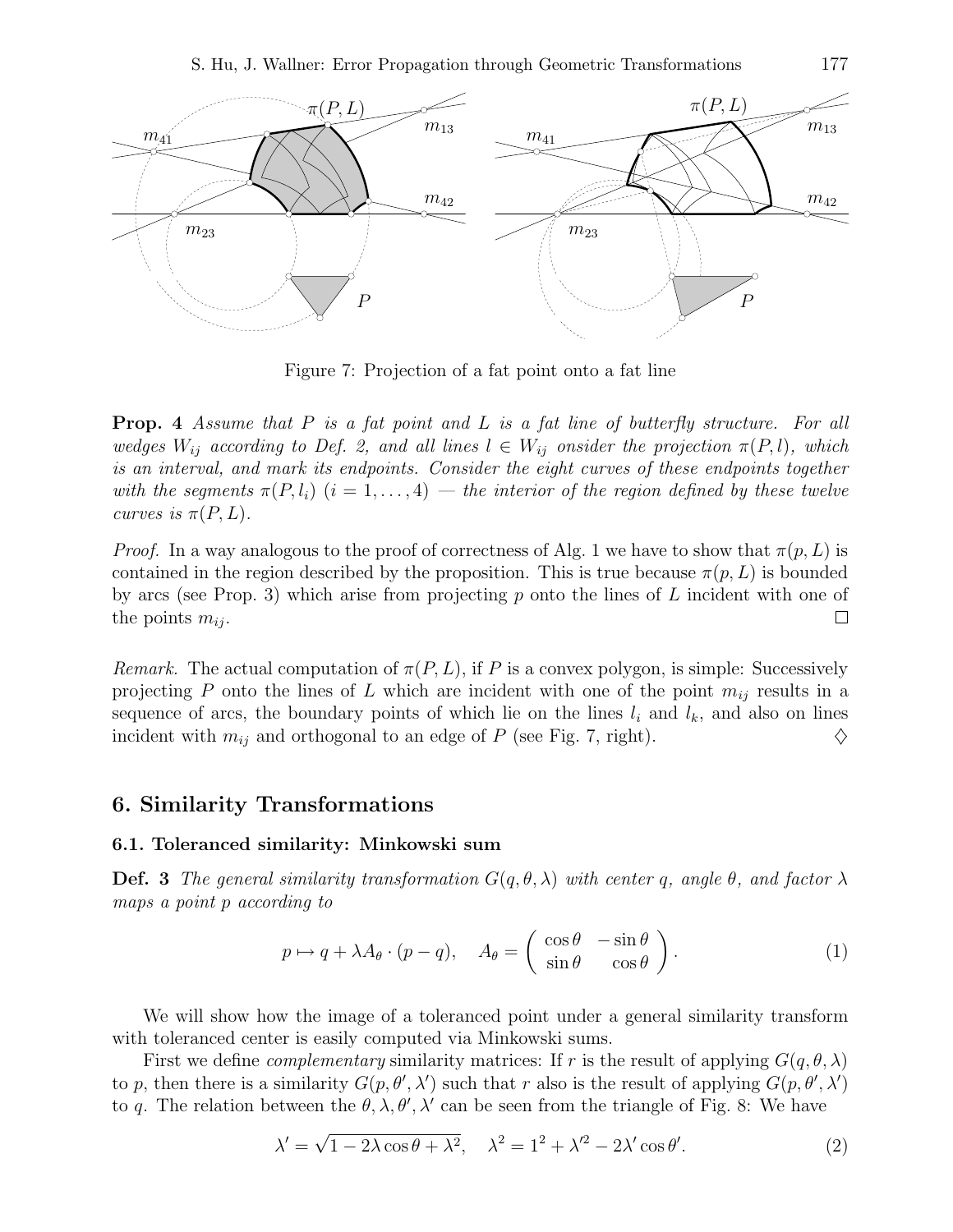

Figure 8: Complementary general similarity transformations

Obviously the relation between  $\theta$ ,  $\lambda$ ,  $\theta'$ ,  $\lambda'$  involves neither center. There is also a second relation: The equations

$$
r = (E - \lambda A_{\theta})q + \lambda A_{\theta}p, \quad r = (E - \lambda' A_{\theta'})p + \lambda' A_{\theta'}q,
$$
\n(3)

(where E is the  $2 \times 2$  identity matrix) for all p and q show that

$$
\lambda A_{\theta} + \lambda' A_{\theta'} = E. \tag{4}
$$

The following is a direct consequence of Equ. (3).

**Prop.** 5 If P, Q are fat points, then the result of applying the general similarity  $G(Q, \theta, \lambda)$ to P is given by  $\lambda' A_{\theta'} \cdot Q + \lambda A_{\theta} P$ , where the relation between  $\theta, \lambda$  and  $\theta', \lambda'$  is given by both Equ. (2) and  $(4)$ .

Prop. 5 shows that we can compute the result of a toleranced general similarity by a Minkowski sum. We have a look at the special cases  $\lambda = 1$  (rotation) and  $\theta = 0$  (central similarity) now.

**Prop.** 6 If P, Q are fat points, then the result of applying the rotation  $G(Q, \theta, 1)$  to P is given by  $\lambda' A_{\theta'} \cdot Q + A_{\theta} P$ , where  $\theta'$  and  $\lambda'$  are given by

$$
\lambda' = 2\sin(\theta/2), \quad \theta' = \pi/2 - \theta/2.
$$
\n(5)

 $\Box$ 

*Proof.* This follows by letting  $\lambda = 1$  in Equ. 2, or directly from Fig. 8.

As to the central similarity, letting  $\theta = 0$  results in either  $\theta' = \pi$  and  $\lambda' = \lambda - 1$ , or in  $\theta' = 0$  and  $\lambda' = 1 - \lambda$ , so we get the result of Sect. 3 again.

#### 6.2. Toleranced similarity: Support functions

We are going to express Prop. 5 and Prop. 6 in terms of *support functions*: The real-valued  $2\pi$ periodic function s is the support function of the fat point P, if the half-space  $x \cos \phi + y \sin \phi <$  $s(\phi)$  contains P and its boundary is tangent to P. It is easy to see that the rotated copy  $P' = A_{\theta} \cdot P$ , the scaled copy  $P'' = \lambda P$  with  $\lambda > 0$ , and the reflected copy  $P''' = -P$  have the support functions  $s'(\phi) = s(\phi - \theta)$ ,  $s''(\phi) = \lambda s(\phi)$ ,  $s'''(\phi) = s(\phi + \pi)$ , respectively. Equ. (2) always results in  $\lambda' > 0$ . It is no loss of generality if we restrict ourselves to scale factors  $\lambda > 0$ , because a negative factor can always be expressed by an additional rotation through 180 degrees:

$$
A_{\pi} = -E, \quad \lambda A_{\theta} = (-\lambda)A_{\theta + \pi}.
$$
\n<sup>(6)</sup>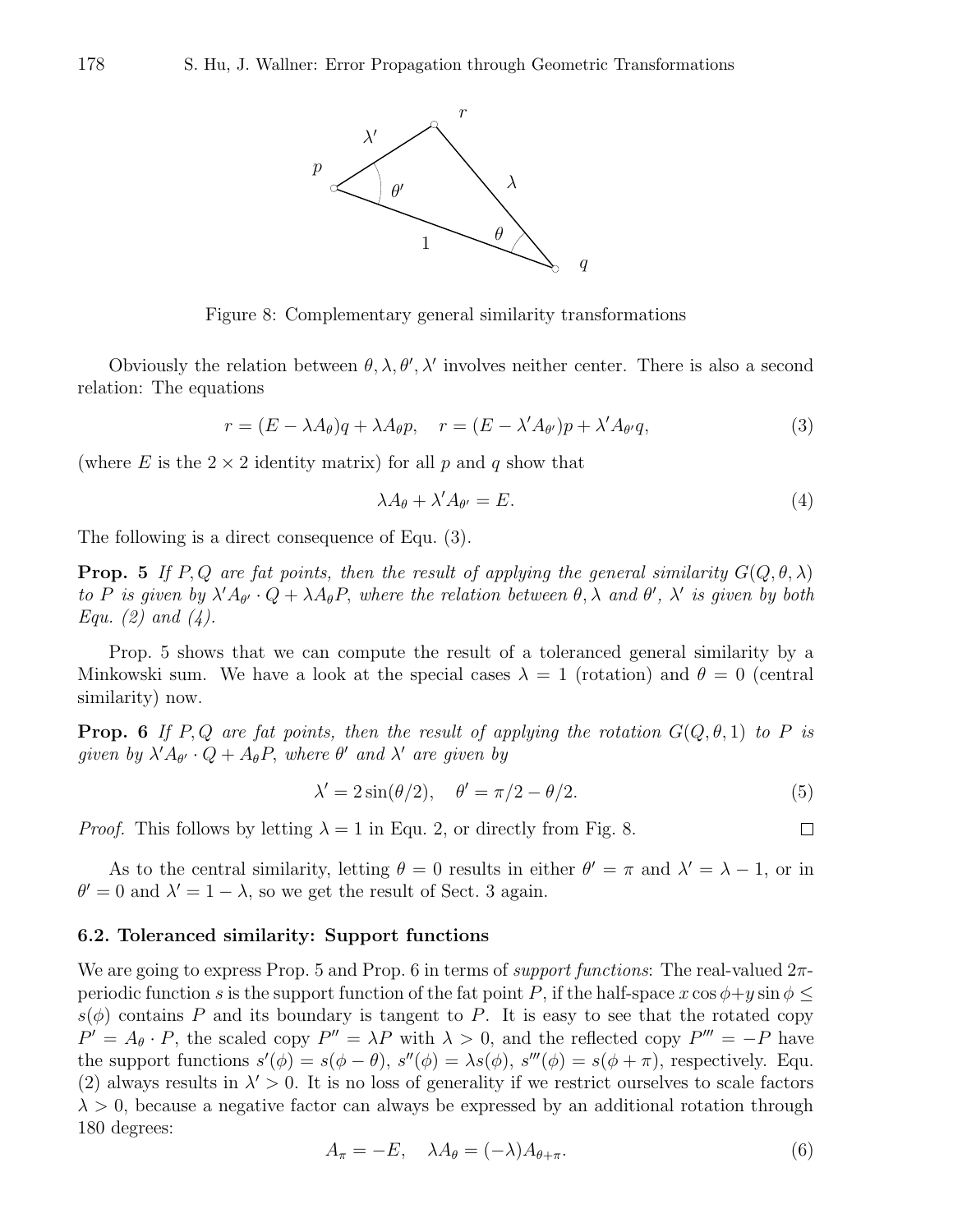



Figure 9: Left: Illustration of properties of the general similarity transformation. Right:  $G(Q, \theta, \lambda)(P)$  for triangles P and Q

Now Prop. 5 reads as follows: If  $P$  and  $Q$  have support functions  $s$  and  $s'$ , resp., then the support function s'' of  $G(P, \theta, \lambda)$  applied to P is given by  $s''(\phi) = \lambda's'(\phi - \theta') + \lambda s(\phi - \theta)$ , where  $\lambda'$  and  $\theta'$  are given by Equ. (2). The same applies to the rotation  $G(P, \theta, 1)$ : using the explicit expressions of Equ. (5), we get  $s''(\phi) = 2 \sin \frac{\theta}{2} \cdot s'(\phi - \frac{\pi - \theta}{2})$  $\frac{-\theta}{2}$ ) + s( $\phi - \theta$ ).

#### 6.3. Toleranced similarity: Polygons

If the fat points which define and which undergo a general similarity transform are bounded by polygons, it is not difficult to compute the polygons which occur as the results of that transformation. We can use the algorithm of Sect. 2.2 to compute the Minkowski sums mentioned in Prop. 5 and Prop. 6. It is worth to note two properties of general similarity transformations which follow directly from these two propositions, and which are illustrated in Fig. 9.  $\theta$ ,  $\lambda$ , and  $\theta'$ ,  $\lambda'$  belong to complementary similarities.

- 1. For a given point p and a given line segment  $\overline{ab}$ , applying  $G(\overline{ab}, \theta, \lambda)$  to p results in a line segment, and so does applying  $G(p, \theta', \lambda')$  to  $\overline{ab}$ .
- 2. If  $p_1, \ldots, p_n$  are points and ab is a line segment, then the images of ab under  $G(p_i, \theta, \lambda)$ are parallel, and so are the images of the points  $p_i$  under  $G(\overline{ab}, \theta', \lambda')$ .

Fig. 9 shows the segments

 $\overline{c_0d_0} = G(p_0, \theta', \lambda')(\overline{ab}) = G(\overline{ab}, \theta, \lambda)(p_0)$  and  $\overline{c_1d_1} = G(p_1, \theta', \lambda')(\overline{ab}) = G(\overline{ab}, \theta, \lambda)(p_1)$ . By property 2, they are parallel. Fig. 9 also illustrates  $G(Q, \theta, \lambda)$  applied to P, where both P and Q are triangles.

#### 6.4. Toleranced similarity: disks

The change in size of tolerance zones is best appreciated when considering disks as tolerance zones. Prop. 5 and Prop. 6 immediately give the following result: If  $P$  and  $Q$  are disks of radii r and r', respectively, then applying the similarity with center Q and parameter  $\theta$ ,  $\lambda$  to P results in a disk of radius

$$
r'\sqrt{1+\lambda^2-2\lambda\cos\theta} + r\lambda,\tag{7}
$$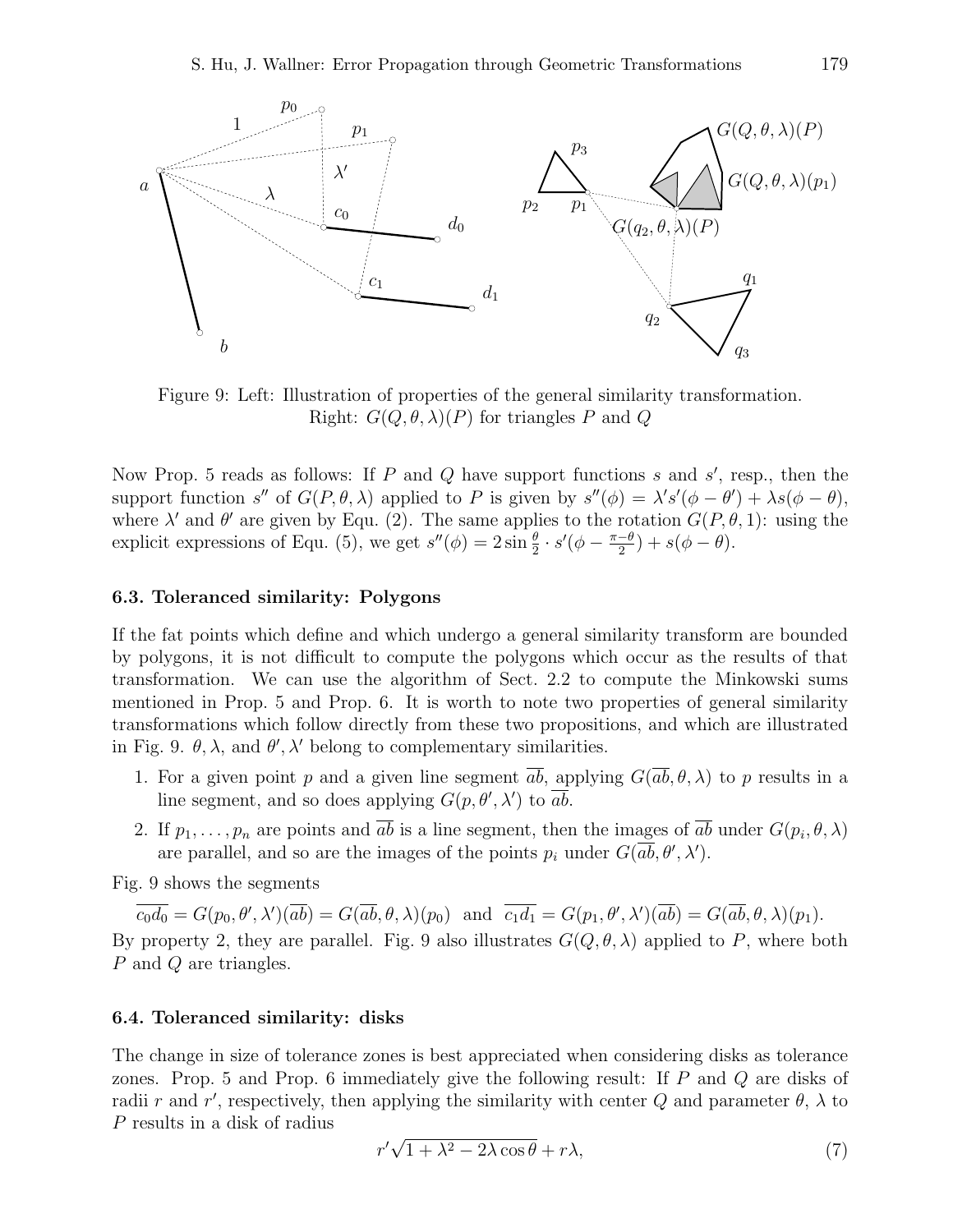if  $\lambda > 0$ . Applying the rotation with center Q and angle  $\theta$  to P results in a disk of radius

$$
2r' \left| \sin(\theta/2) \right| + r. \tag{8}
$$

## 7. Inner product of fat vectors

A 'fat vector', i.e., the tolerance zone of a vector, is nothing else than a fat point once an origin of a coordinate system has been specified. The sum of fat point  $P$  and a fat vector  $V$ is the fat point  $P + V$  (Minkowski sum).

The tolerance zone  $A \cdot B$  of the scalar product of two fat vectors A, B is an interval, if both A, B are compact and connected. Obviously,  $A \cdot B = [\min_{x \in A, y \in B} (x \cdot y), \max_{x \in A, y \in B} (x \cdot y)].$ In order to compute  $A \cdot B$  for fat vectors with smooth or piecewise smooth boundary curves we will need the concept of *tangent* of a such a curve in a point p. If p is in the interior of a smooth part of the curve, the tangent is well defined in the usual sense. At vertices the curve is thought to be rounded off by a very small arc, and the tangents of this arc are defined to be tangents of the original curve in this vertex.

**Prop. 7** Suppose that A and B are fat vectors bounded by piecewise smooth curves. Then the pairs  $(x, y)$  with  $x \in A$ ,  $y \in B$  where  $x \cdot y$  assumes its maximum and minimum have the property that they are contained in the respective boundaries of A and B, and that there exist tangents  $T_x$ ,  $T_y$  such that

$$
\overrightarrow{ox} \perp T_y \quad and \quad \overrightarrow{oy} \perp T_x. \tag{9}
$$

*Proof.* The function  $x \cdot y$  with both x and y ranging freely in  $\mathbb{R}^2$  has no stationary point except at  $x = y = 0$ , and this is neither a maximum mor a minimum. This shows that maximum and minimum must occur at the boundaries of A and B.

First we suppose that they can be smoothly parametrized by curves  $c(t)$  and  $d(s)$ . A necessary condition for a maximum or minimum is that  $\frac{\partial}{\partial t}(c(t) \cdot d(s)) = \dot{c}(t) \cdot d(s) = 0$ ,  $\frac{\partial}{\partial s}(c(t)\cdot d(s)) = c(t)\cdot d(s) = 0.$  Here c and d denote derivatives. Thus we have shown condition ∂ (9). The case of piecewise smooth boundaries follows by a standard limit argument, as already indicated in the paragraph conderning the definition of 'tangent'. П

Fig. 10 illustrates condition (9) for polygons  $A$  and  $B$ . We will however see in Prop. 8 that computing  $A \cdot B$  in that case benefits from additional properties.

Remark. Morse theory implies the nontrivial fact that there are at least four pairs of points which satisfy condition (9): at least one maximum, one maximum, and two saddle points of the function  $x \cdot y$  where  $x, y$  range in the respective boundaries of A and B, cf. [16].  $\Diamond$ 

**Prop.** 8 If the fat vectors A and B are bounded by polygons, the minimum and maximum of  $x \cdot y$  with  $x \in A$  and  $y \in B$  occurs for vertices x of A and y of B.

*Proof.* We have to show that the function  $x \cdot y$  has neither minimum nor maximum if both x and y range in straight lines. Thus we assume that  $x(t) = a + tb$  and  $y(s) = c + sd$  and get

$$
x \cdot y = a \cdot c + s(a \cdot d) + t(b \cdot c) + st(b \cdot c).
$$

If  $b \cdot c \neq 0$  this is a quadratic function whose purely quadratic part ("st") has only one saddle point; and which therefore does not have a minimum or maximum; if  $b \cdot c = 0$  this is a linear or even constant function, which has neither of them also. or even constant function, which has neither of them also.

It is therefore possible to compute the interval  $A \cdot B$  by evaluating  $x \cdot y$  for all vertices  $x \in A$  and  $y \in B$ . We may disregard vertex pairs which do not fulfill condition (9).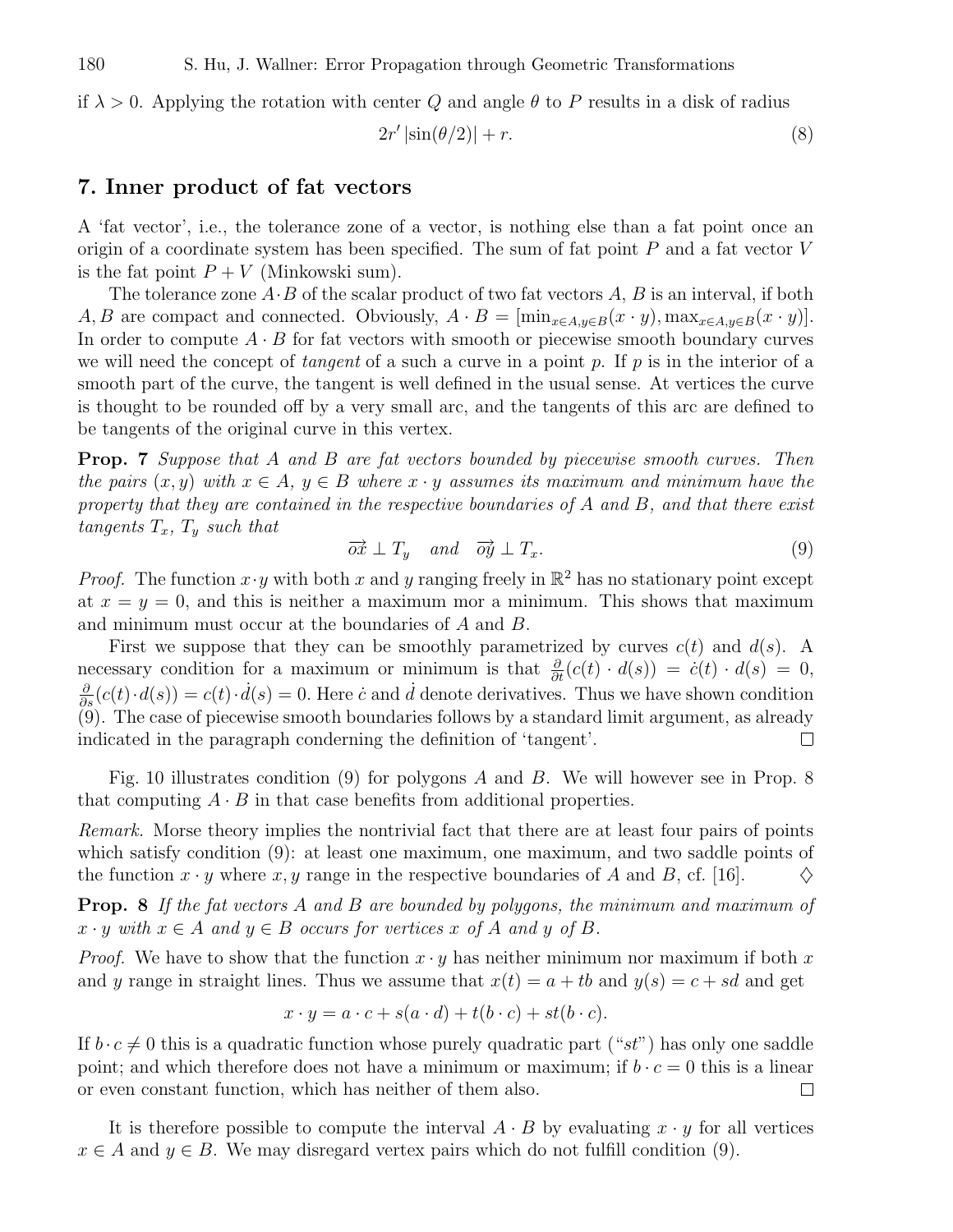

Figure 10: Pairs of points which satisfy condition (9) are  $(q_{21}, q'_{21}), (p_1, p'_2), (p_3, p'_1), \text{ and } (p_3, p'_3)$ 

## 8. Cumulation of errors

When studying the propagation error during the composition of geometric transformations one has to have in mind the possibly dependence of input data on each other.

As an example, look at a fat point  $P$  in the shape of a disk of radius  $r$ , which first undergoes the rotation  $G(Q_1, \theta_1, 1)$ , and then the rotation  $G(Q_2, \theta_2, 1)$ , defined by fat centers  $Q_1, Q_2$ , which are themselves disks of radii  $r', r''$ , respectively. In view of Prop. 6 or more precisely Equ. (8), the resulting tolerance zone is a disk of radius

$$
2r''\left|\sin(\theta_2/2)\right| + 2r'\left|\sin(\theta_1/2)\right| + r.\tag{10}
$$

The fact that  $Q_1 = Q_2$  can have two different interpretations: Maybe the two rotations are independent and their centers, in principle being independent, happen to share the same tolerance zone. But maybe the two centers are meant to be the same point, so the two rotations are no longer independent. Thus we not only have  $r' = r''$ , but the image of P under their composition is a disk of radius

$$
2r' |\sin((\theta_1 + \theta_2)/2)| + r.
$$
 (11)

This is in general smaller than the radius which we get by letting  $r' = r''$  in Equ. (10).

This example is an instance of the general principle that applying independently defined transformations  $G(Q_1, \ldots)$  and  $G(Q_2, \ldots)$  to a fat point P results in the tolerance zone

$$
G(Q_2,\ldots)(G(Q_1,\ldots)(P)),\tag{12}
$$

whereas the tolerance zone of the composition is only a subset of  $(12)$ , if the single transformations are not independent. In this way the relation " $(11) \leq (10)$ " is actually a proof of the inequality

$$
|\sin(\alpha + \beta)| \le |\sin \alpha| + |\sin \beta|.
$$
 (13)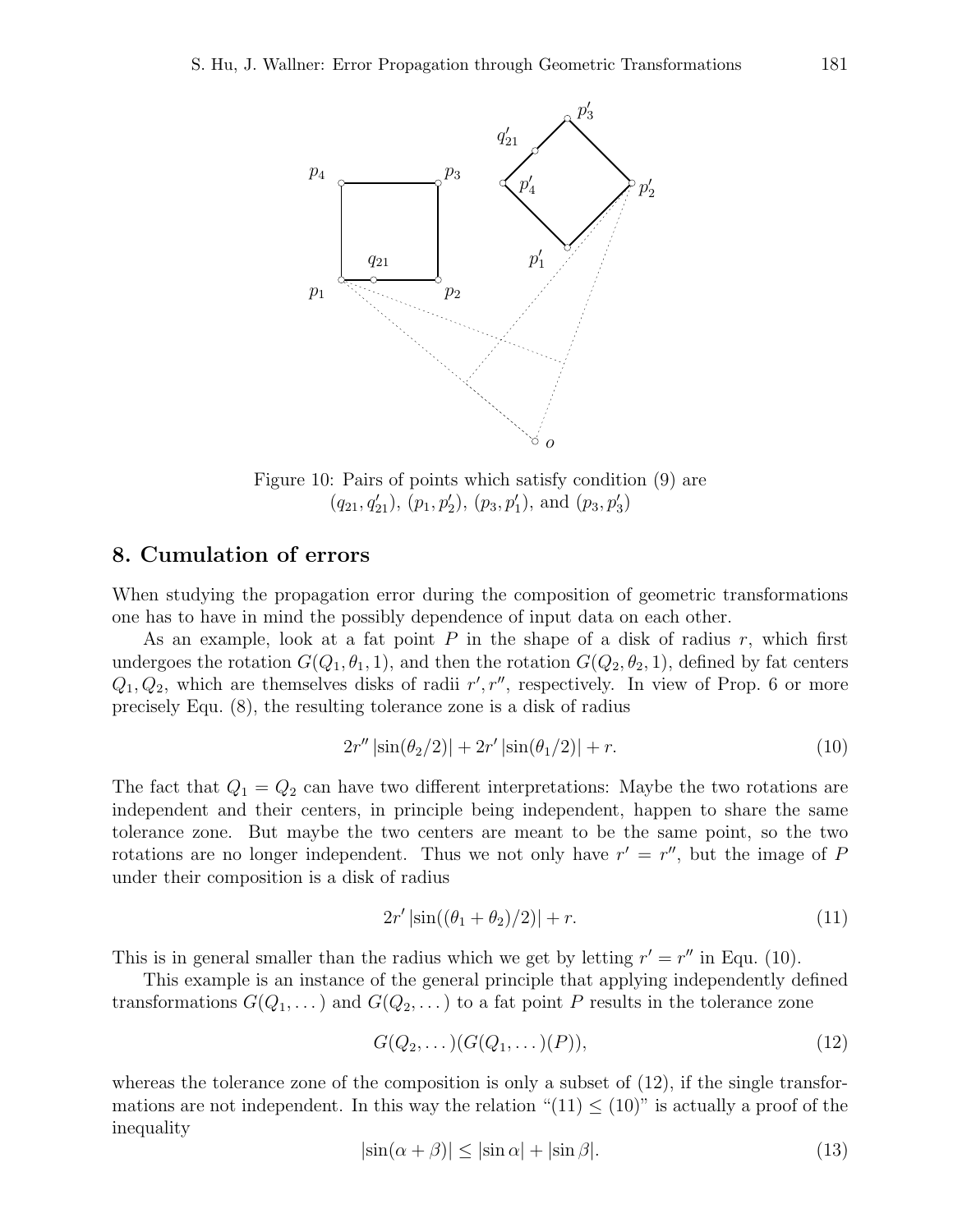There may be transformations which do not exhibit this behaviour, for example the central similarity transformation: We apply the central similarities with fat centers  $Q_1, Q_2$  and factors  $\lambda_1$ ,  $\lambda_2$  to the fat point P, which results in

$$
(1-\lambda_2)Q_2+\lambda_2((1-\lambda_1)Q_1+\lambda_1P).
$$

Letting  $Q = Q_1 = Q_2$  results in

$$
(1 - \lambda_1 \lambda_2)Q + \lambda_1 \lambda_2 P,
$$

which is the same as applying the central similarity with center Q and factor  $\lambda_1 \lambda_2$  to P.

## Acknowledgements

This work was supported by the Austrian Science Foundation (Grant No. P15911) and the Natural Science Foundation of China (Project number 60273012).

## References

- [1] S.L. Abrams et al: Efficient and reliable methods for rounded-interval arithmetic. Computer-Aided Design 30, 657–665 (1998).
- [2] M. Aichinger: A Collision Problem for Worst Case Tolerance Objects. Dissertation, Johannes Kepler-Universität Linz, 1996.
- [3] P. Ghosh: A unified computational framework for Minkowski operations. Computers & Graphics 17, 357–378 (1993).
- [4] C.U. Hinze: A Contribution to Optimal Tolerancing in 2-Dimensional Computer Aided Design. Dissertation, Johannes Kepler-Universität Linz, 1994.
- [5] C.-Y. Hu, N.M. Patrikalakis, X. Ye: Robust interval solid modeling. Computer-Aided Design 28, 819–830 (1996).
- [6] C.-Y. Hu, T. Maekawa, N.M. Patrikalakis, X. Ye: Robust interval algorithm for surface intersections. Computer-Aided Design 29, 617–627 (1997).
- [7] C.-Y. Hu, T. MAEKAWA, E.C. SHERBROOKE, N.M. PATRIKALAKIS: Approximation of measured data with interval B-splines. Computer-Aided Design 29, 791–799 (1997).
- [8] R. Moore: Interval Analysis. Prentice-Hall, 1966.
- [9] N. Patrikalakis, T. Maekawa: Shape Interrogation for Computer-Aided Design and Manufacturing. Springer 2002.
- [10] H. Pottmann, B. Odehnal, M. Peternell, J. Wallner, R. Ait Haddou: On Optimal Tolerancing in Computer-Aided Design. Proc. Geometric Modeling and Processing 2000, IEEE CS Press, Hong Kong, 2000; pp. 347–363.
- [11] H. Pottmann, J. Wallner: Computational Line Geometry. Springer, Berlin 2001.
- [12] A.A.G. REQUICHA: Towards a theory of geometric tolerancing. Int. J. of Robotics Research 2, 45–60 (1983).
- [13] T.W. SEDERBERG, R.T. FAROUKI: Approximation by interval Bézier curves. IEEE Computer Graphics 12, 87–95 (1992).
- [14] G. Shen, N. Patrikalakis: Numerical and Geometric Properties of Interval B-Splines. Int. J. Shape Modeling 4, 31–62 (1998).